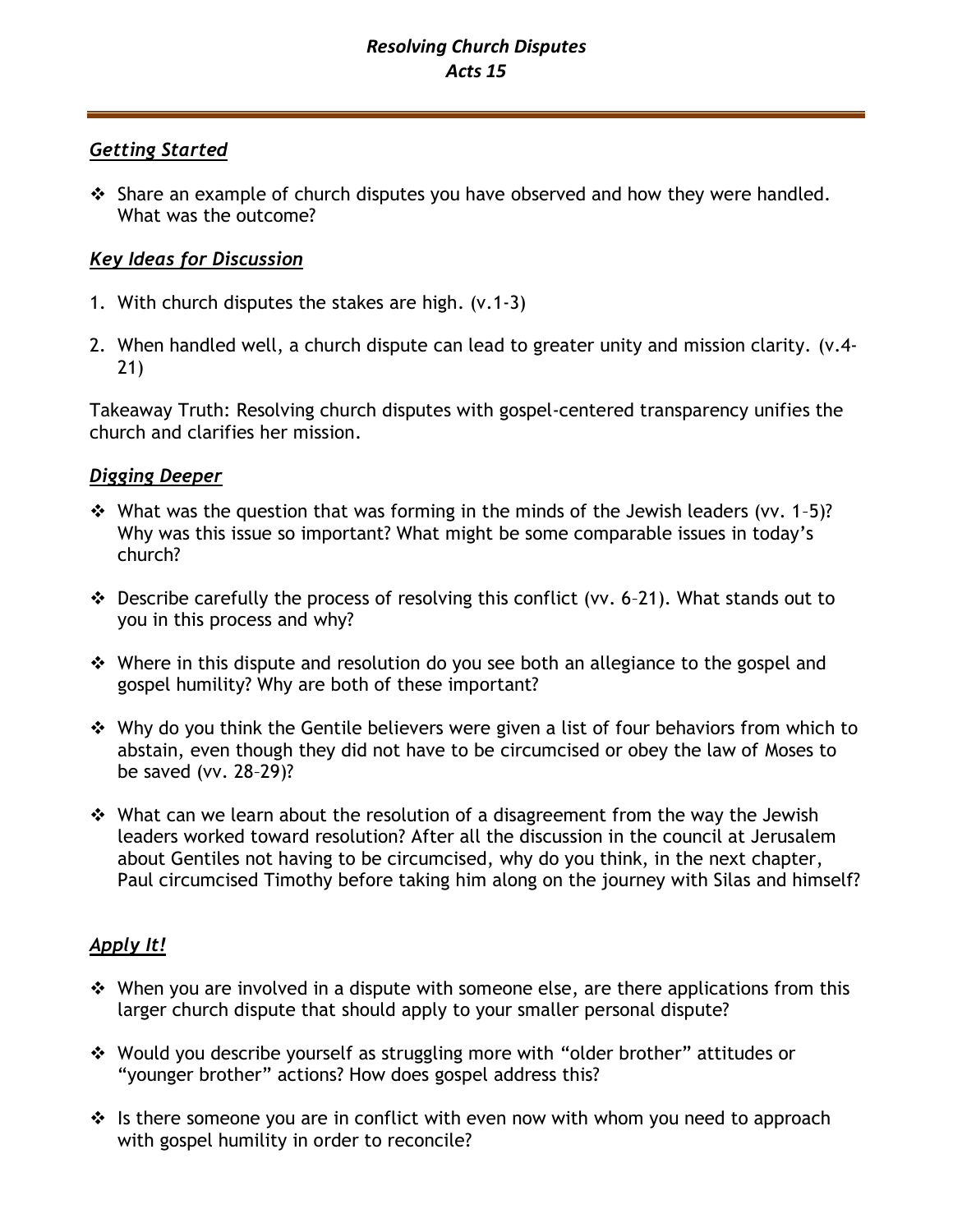# *Think About It!*

We all are influenced by our backgrounds. Each of us has experienced some doctrinal or practical distortion because of past experience or environment. The challenge is to identify those points of error or misemphasis before we drift too far away from Christ. (Kent Hughes)

Note from Pastor Jerry: For this year's CG questions, group resources and Bible studies from John Stott (Acts Seeing the Spirit at Work), John MacArthur (MacArthur Bible Studies: Acts), Jack Hayford (Kingdom Power) and Max Lucado (Life Lessons from the Book of Acts) are used in addition to original material.